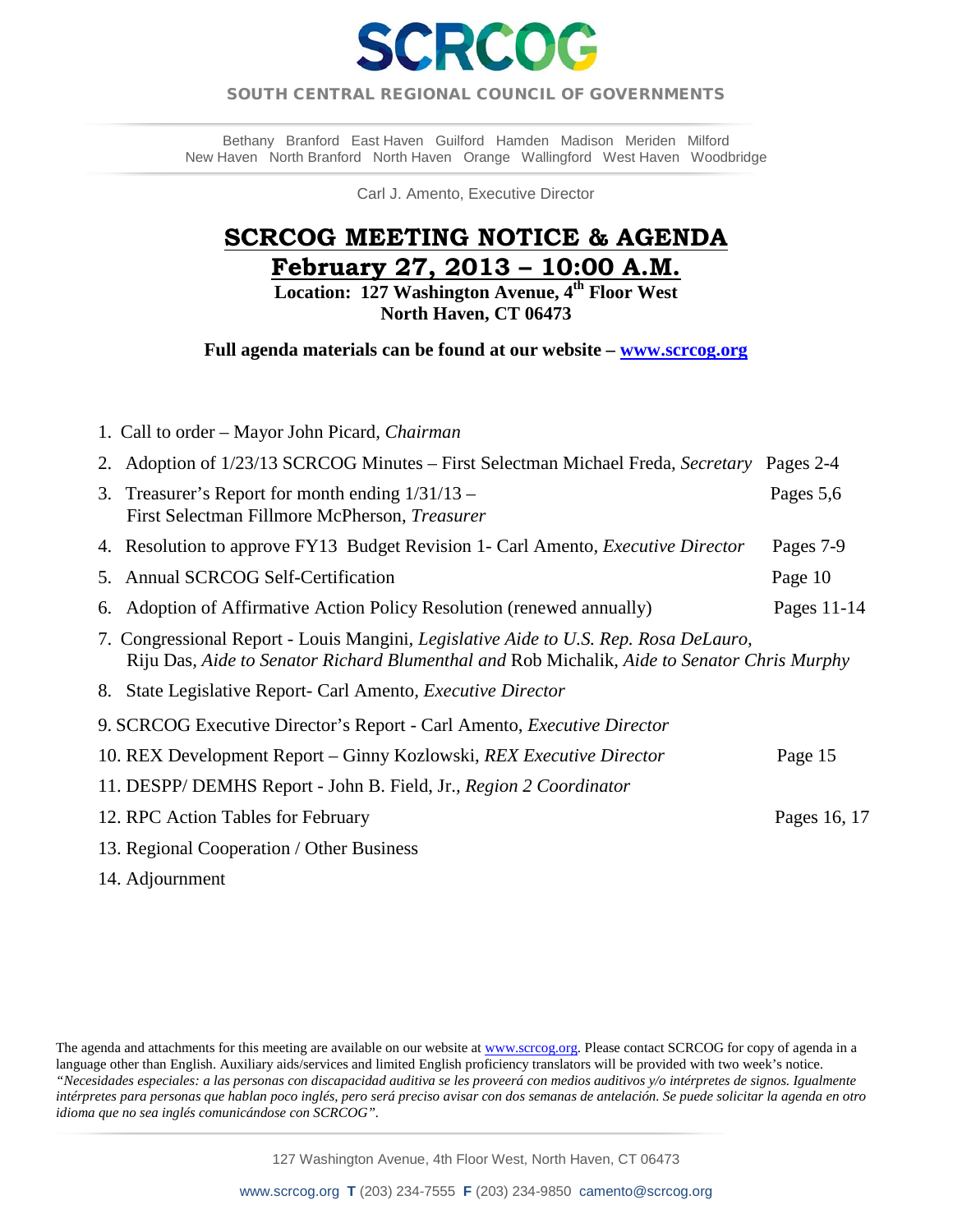

*Planning for Our Region's Future*

Bethany Branford East Haven Guilford Hamden Madison Meriden Milford New Haven North Branford North Haven Orange Wallingford West Haven Woodbridge

Carl J. Amento, Executive Director

| TO:      | <b>SCRCOG Board</b>                             |
|----------|-------------------------------------------------|
| FROM:    | <b>First Selectman Michael Freda, Secretary</b> |
| DATE:    | <b>February 20, 2013</b>                        |
| SUBJECT: | <b>SCRCOG Minutes of January 23, 2013</b>       |

| resent: |  |
|---------|--|
|         |  |

 $\overline{\phantom{a}}$ 

| <b>Branford</b>     | First Selectman Anthony DaRos—Outgoing Chairman                                                     |
|---------------------|-----------------------------------------------------------------------------------------------------|
| Guilford            | First Selectman Joseph Mazza                                                                        |
| Hamden              | Mayor Scott Jackson—Vice-Chairman                                                                   |
| Madison             | First Selectman Fillmore McPherson--Treasurer                                                       |
| Meriden             | Lawrence Kendzior, <i>proxy for Mayor Michael Rohde</i>                                             |
| Milford             | Mayor Benjamin Blake                                                                                |
| New Haven           | Mayor John DeStefano, Jr.                                                                           |
| North Branford      | Mayor Anthony Candelora                                                                             |
| North Haven         | First Selectman Michael Freda – Secretary                                                           |
| Wallingford         | Mayor William Dickinson                                                                             |
| West Haven          | Mayor John Picard – <i>Chairman</i>                                                                 |
| Woodbridge          | <b>First Selectman Edward Sheehy</b>                                                                |
| <b>SCRCOG Staff</b> | Carl J. Amento – <i>Executive Director</i>                                                          |
|                     | Stephen Dudley, Al Ruggiero, James Rode, Eugene Livshits, Christopher Rappa, Nick Gauthier (intern) |

*Other Guests:* Robert MacLagger, Mark Mannix, Sr., Brian Sterman, Todd DiScala and Robin Hollander, *Metro North Railroad*; Miriam Brody, *Hamden-North Haven League of Voters*; Mary Bigelow, *Greater New Haven Transit District*; Ginny Kozlowski and Will Warren, *REX Development;* Louis Mangini, *Office of Congresswoman Rosa DeLauro*; Robert Michalik, *Office of Senator Christopher Murphy*; Tom Cariglio, *United Illuminating;* John B. Field, Jr*., Region 2, DESSP/DEMHS*; Amanda Brown, *CTRides*; Edgar Wynkoop, *CT DOT;* Meredith Allen*, City of West Haven*; William Villano, *Regional Workforce Alliance*; Nan Birdwhistell, *Murtha Cullina LLP*

### 1. **Call to order and Introductions:**

Chairman Anthony DaRos called the meeting to order at 10:05 a.m. All present introduced themselves.

- 2. **Presentation: Penn Station Access Study-** Robert MacLagger, Vice President of Planning, Metro North Railroad
- 3. **Adoption of December 5, 2012 SCRCOG meeting minutes:**

Mayor Jackson presented the minutes as shown on Pages 2-4 of the agenda packet. Mayor Jackson moved that the minutes be approved. First Selectman Mazza seconded the motion. The motion was approved by all.

4. **Treasurer's Report for month ending December 31, 2012:** 

First Selectman Freda presented the Treasurer's Report which is found on pages 5 and 6 of the agenda packet. Our balance sheet shows that we have \$485,442 in cash and investments and \$190,579 due from CT DOT for transportation planning. Expenses seemed appropriate for the month. First Selectman Freda moved for acceptance of the Treasurer's Report. Mayor Candelora seconded the motion, which carried unanimously.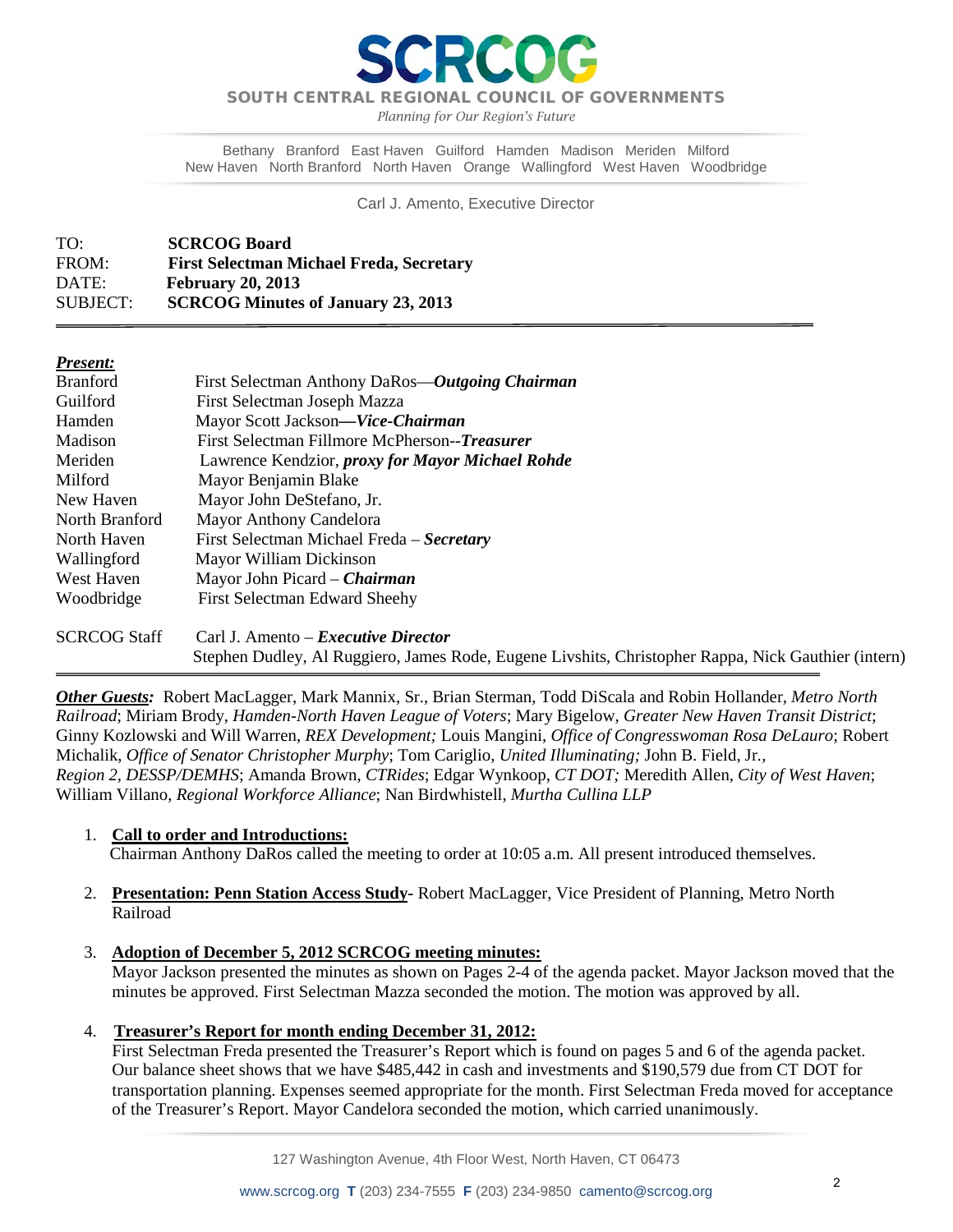## 5. **Nominating Committee Report for Calendar Year 2013 Officers and Committees:**

Nominating Committee Chairman Fillmore McPherson presented the Nominating Committee Report which is found on page 7 of the agenda packet.

## 6. **Election of Officers and Appointment of Committees:**

First Selectman McPherson moved approval of the Nominating Committee's slate of candidates and committee appointees. First Selectman Sheehy seconded the motion, which was approved unanimously.

### 7. **Passing of Gavel to New Chairman/ Recognition of Outgoing Chairman:**

First Selectman DaRos passed the gavel to Mayor Picard who presented Outgoing Chairman DaRos with a plaque in appreciation for his leadership during the past year. The members applauded.

### 8. **Transportation Committee Report**:

Mayor Dickinson presented the Transportation Committee Report contained on pages 8-18 of the agenda packet. Mayor Dickinson moved for the approval of 2012-2015 TIP Amendment Eleven. Mayor Candelora seconded the motion. It passed unanimously.

Senior Transportation Planner Stephen Dudley presented information on a proposal by Governor Malloy to use state funds for local projects with the intention of reducing the regulatory requirements upon municipalities. The state funds would be bonded, which raises concerns as to the future commitment of such funds. Steve will serve on a Study Committee on this issue at CDOT. Steve also noted that the state's allocation of transportation funds from the federal government under MAP-21 reduces funding for the state's projects under the STP-Anywhere program and increases funding by the same amount to regions under the STP-Urban program. CDOT has threatened to continue with its state projects regardless of this shift in control of funds. Mayor DeStefano asked Congresswoman DeLauro's aide, Louis Mangini, to investigate the legality of this threatened action by CDOT.

### 9. **Adopt Resolution to Appoint SCRCOG Bank Signatories:**

Executive Director Amento referred the members to page 19 of the agenda packet where there is a resolution appointing the new officers and the Executive Director as bank signatories. Mayor Dickinson moved to adopt the resolution. Mayor Jackson seconded. The motion was approved unanimously.

### 10. **Adopt Resolution Authorizing the Executive Director to Sign Agreements with CDOT:**

Executive Director Amento explained that CDOT requires a new authorization at the beginning of each calendar year. First Selectman Freda moved to approve the resolution on page 20 of the agenda packet. First Selectman Mazza seconded the motion, which passed unanimously.

### 11. **Congressional Report:**

Louis Mangini, Legislative Aide to U.S. Representative Rosa DeLauro, reported that the "fiscal cliff' settlement took care of the tax side of the equation for now, but deferred the issue of spending cuts. Mangini distributed a written summary of the fiscal cliff compromise. He noted that \$17 million of Community Block Grant funds have been set aside for Superstorm Sandy relief. Rob Michalik, an Aide to Senator Christopher Murphy, introduced himself and noted that he will be attending SCRCOG meetings and reporting on federal legislative matters as well.

### 12. **State Legislative Report:**

Executive Director Amento distributed a 15-page report on proposed legislation being monitored by SCRCOG. He also distributed a grid showing General Assembly committee deadlines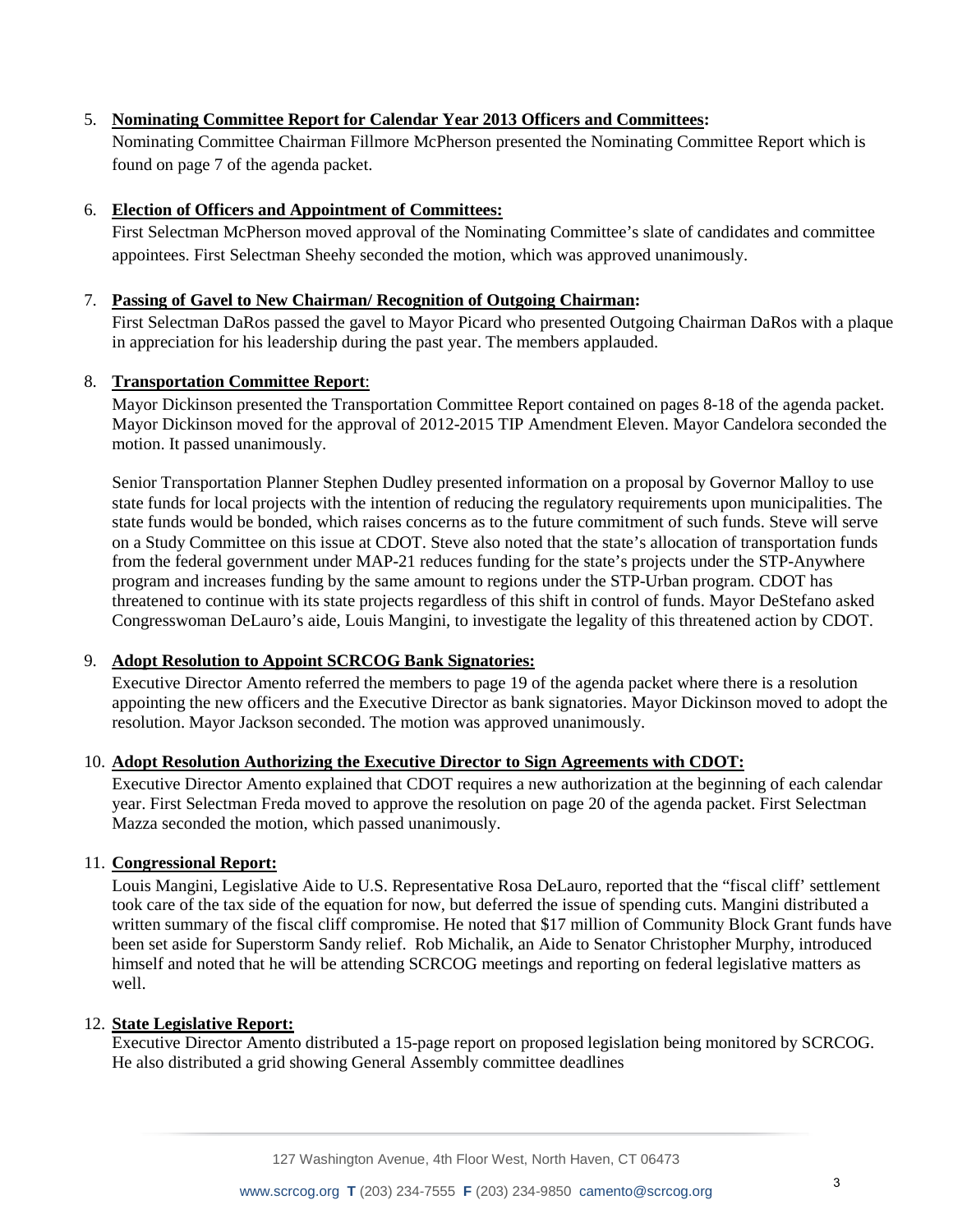## 13. **SCRCOG Executive Director's Report:**

Executive Director Amento reported that the federal Transportation Management Area (TMA) Certification Review, which occurs every four years, will be a day-long event on February 6<sup>th</sup>. Representatives of FHWA, FTA and CDOT will review SCRCOG's performance in the areas of Intermodal Transportation, Safety Planning, Freight Planning, Technical Capabilities, MPO Coordination, Congestion Management, Operations, Environmental Justice, Limited English Proficiency Activities and Public Input in the Planning Process. Amento distributed SCRCOG's new Public Participation Guidelines and pointed out that Spanish language notices have been added to the agenda and website. Amento noted that two new graduate student interns from the MPA program at UNH, Nick Gauthier and Alicia Leite, will be interning at SCRCOG for the next 13 weeks for course credit. Amento pointed out that a quarterly report on the progress of the I-95 New Haven Harbor Crossing Corridor Improvement Project was at the members' places. Representatives from the member cities and towns involved in the ROOF regional foreclosure prevention project will be meeting at SCRCOG tomorrow. There has been a major outreach effort in West Haven. On December 15<sup>th</sup>, there was a Principals' Meeting of the NY-CT Sustainable Communities Initiative (SCI) Consortium in New York City. Executive Director Amento and Mayor DeStefano attended. SCRCOG, given its collaboration with The Nature Conservancy on sea level rise and coastal resiliency, has joined the Climate Change Committee of the SCI program. Regarding the Hazard Mitigation grant, the consultant has completed approximately one half of the overall scope of work. SCRCOG has completed individual meetings with all 10 of the participating municipalities. The consultant, Jamie Caplan, was the keynote speaker (without charge) at the annual meeting of the Regional Planning Commission. SCRCOG expects to receive any day now the first checks and the go-ahead to proceed with the two Regional Performance Incentive grants (GIS implementation and shared services study). \$7.5 million of funds from the Regional Performance Incentive grant pool for the coming year were rescinded to balance the state's current year budget. OPM nevertheless encouraged SCRCOG to apply, and SCRCOG submitted a grant application for further GIS implementation prior to the December  $31^{st}$  deadline. SCRCOG is collaborating with CRCOG, CT Main Street, CERC and CDOT to form a New Haven Hartford Springfield Rail Corridor Advisory Committee which will hold its first meeting next month. First Selectman Freda has been asked to co-chair the new committee. SCRCOG has also become a member of two DEEP committees, one on climate resiliency and another on solid waste management.

### 14. **REX Development Report:**

Executive Director Ginny Kozlowski referred to her report on page 21 of the agenda packet. She noted that the Regional Leadership Council (RLC) is restructuring and will no longer be providing funds to REX. A new funding structure is being formed.

### 15. **DESPP/ DEMHS Report:**

John Field reported that requests for FEMA public assistance from Superstorm Sandy be directed to him. Individual assistance applications may be submitted until the end of the month, although the state is requesting an extension of time. Hazard Mitigation funds have been re-opened for projects relating to Superstorm Sandy.

### 16. **RPC Action Table for September:**

The Action Tables for December and January on pages 22 and 23 of the agenda packet were reviewed.

### 17. **Regional Cooperation/ Other Business:**

None.

### 18. **Adjournment:**

First Selectman Sheehy moved for adjournment. First Selectman DaRos seconded the motion and all approved. The meeting adjourned at 11:10 a.m.

Respectfully submitted, First Selectman Michael Freda, Secretary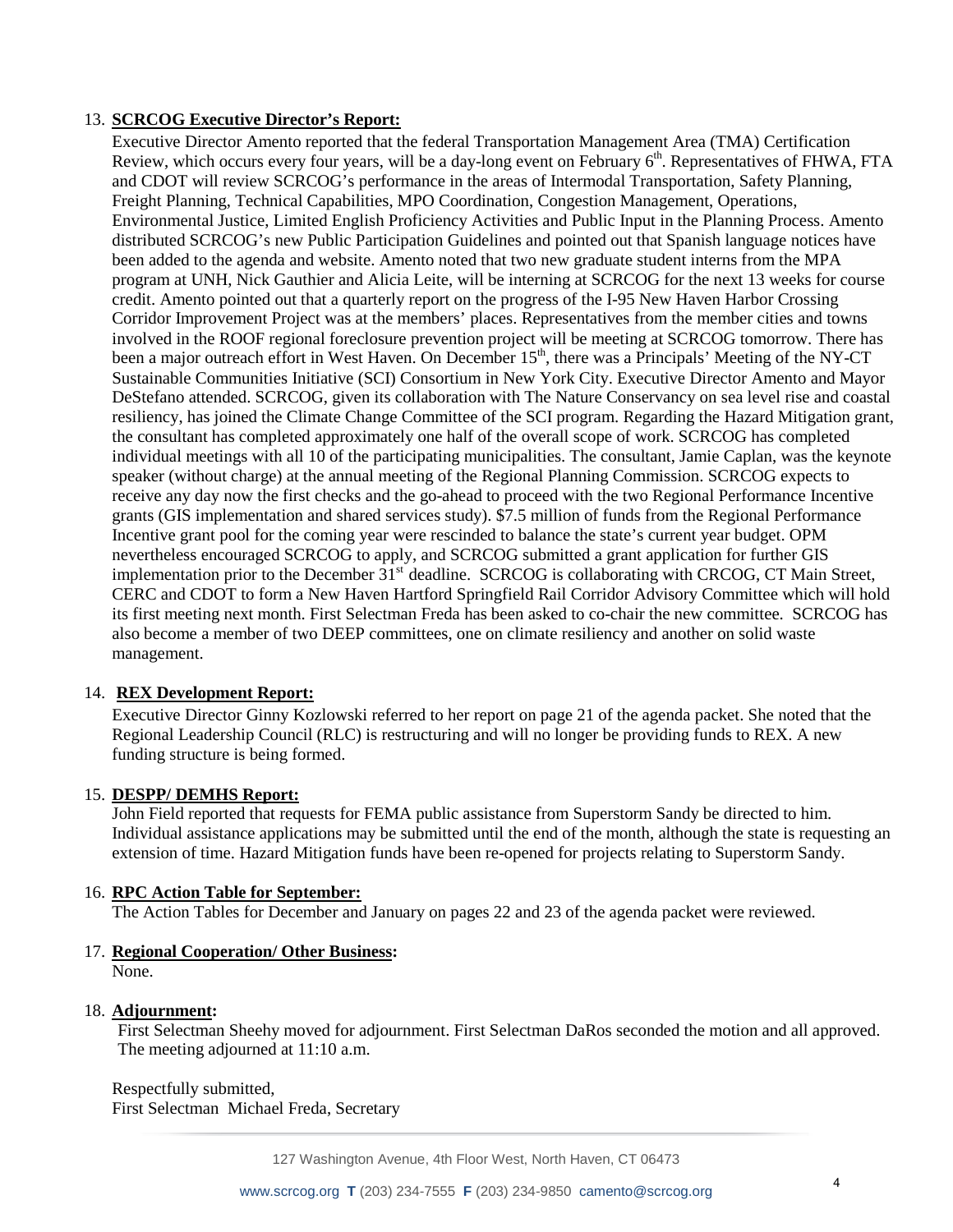#### *BALANCE SHEET - January, 2013*

| <b>Cash and Investments</b>                            |         |
|--------------------------------------------------------|---------|
| First Niagara Bank                                     | 136,913 |
| <b>Connecticut Short-Term Investment Fund - SCRCOG</b> | 255,129 |
| <b>Total Cash and Investments</b>                      | 392,042 |
| <b>Accounts Receivable</b>                             |         |
| Municipal Dues - FY 12/13                              | 0       |
| Connecticut Department of Transportation               | 231,127 |
| <b>DESPP - Homeland Security Planning</b>              | 28,735  |
| RPA - Sustainable Communities                          | 7,613   |
| CT DEEP - Regional Hazard Mitigation Plan              | 7,072   |
| Shoreline Greenways Trail - Federal Share              | 4.570   |
| Amount for Accrued Leave                               | 11,058  |
| Pre-Paid Expense & Other Receivables                   | 36,871  |
| Total Accounts Receivable                              | 327,045 |
| <b>Property and Equipment</b>                          |         |
| COG Equipment                                          | 19,940  |
| Total Property & Equipment                             | 19,940  |

| <b>Liabilities</b>                                    |            |
|-------------------------------------------------------|------------|
| <b>Accrued Payroll Taxes</b>                          | 6          |
| <b>Health Savings Account</b>                         | 0          |
| Deferred Revenue - Municipal                          | 78,296     |
| Deferred Revenue - GIA                                | $\theta$   |
| Shoreline Greenways Trail - Municipal Share - H074(1) | 12,893     |
| Shoreline Greenways Trail - Municipal Share - H103(1) | 4,027      |
| <b>Total Current Liabilities</b>                      | 95,222     |
| <b>Fund Balance</b>                                   |            |
| Estimated Fund Balance - July 1, 2012                 | 714,953    |
| <b>Amount for Accrued Leave</b>                       | 11,058     |
| <b>Investment in Equipment</b>                        | 19,940     |
| <b>Fund Change</b>                                    | $-101,218$ |
| Fund Balance - January, 2013                          | 644,733    |
| TOTAL LIABILITIES AND FUND BALANCE                    | 739,954    |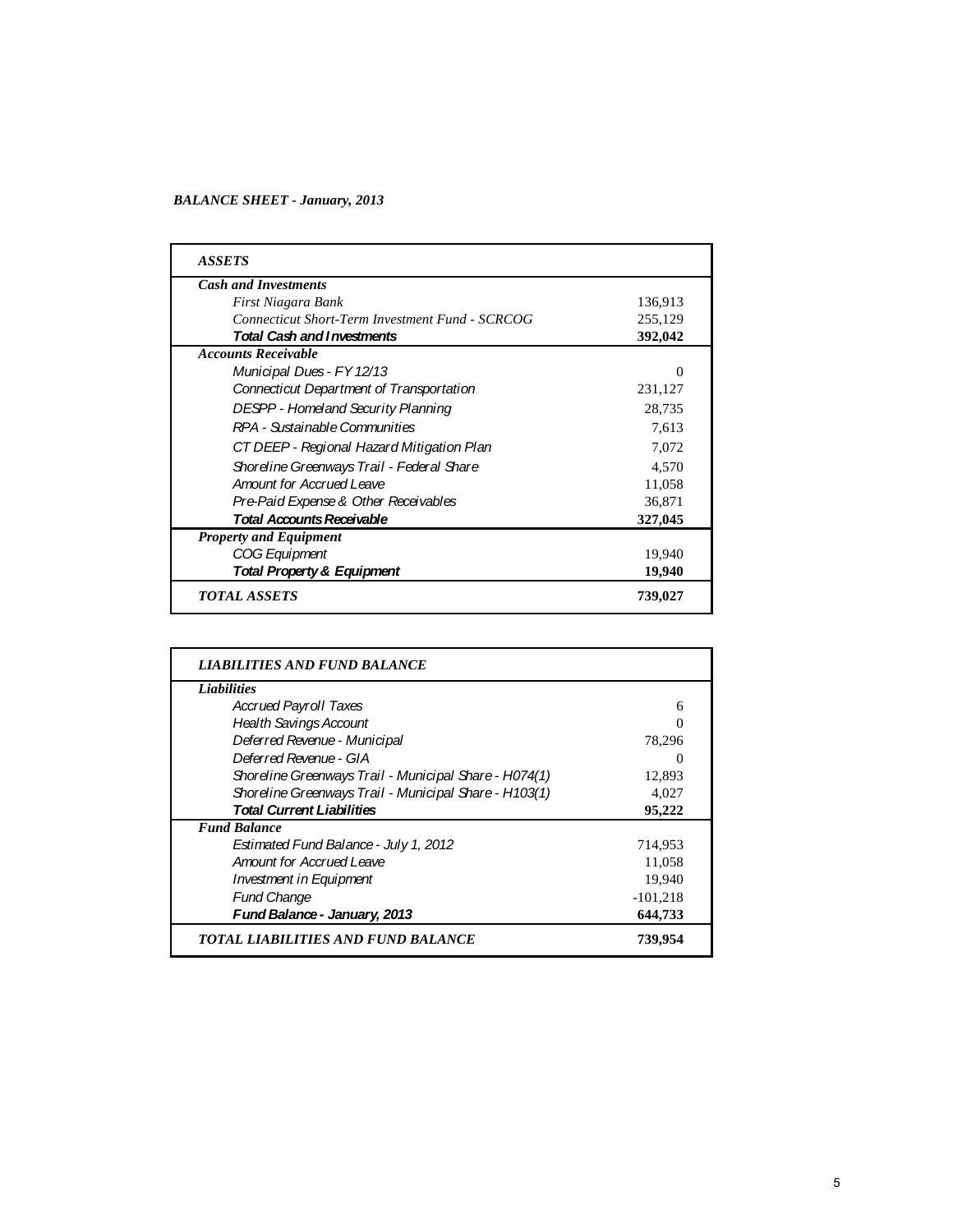*Statement of Resources and Expenditures - January, 2013*

| <b>Resources</b>                                     | FY 13 Budget | Month of Jan, 2013 | To Date |
|------------------------------------------------------|--------------|--------------------|---------|
| <b>Municipal Contribution</b>                        | 154,100      | 12,842             | 89,892  |
| <b>ConnDOT</b> - Transportation Planning             |              |                    |         |
| U.S. Dept of Transportation                          | 1,023,305    | 36,042             | 266,247 |
| <b>Connecticut Dept of Transportation</b>            | 127,914      | 4,505              | 33,281  |
| <b>Connecticut Office of Policy &amp; Management</b> |              |                    |         |
| Regional Planning                                    | 7,000        | 0                  |         |
| <b>Federal Emergency Management Agency</b>           |              |                    |         |
| Hazard Mitigation Plan                               | 175,500      | 0                  | 22,789  |
| Municipal - In-Kind Contribution                     | 58,500       | 0                  | 0       |
| <b>Sustainable Communities Grant</b>                 |              |                    |         |
| Sustainable Communities Reg Planning Grant           | 20,000       | 830                | 17,438  |
| <b>REX</b> Development                               |              |                    |         |
| Reimbursement for SCRCOG Support                     | 10,000       | 0                  | 0       |
| <i>Interest</i>                                      | 1,200        | 34                 | 291     |
| <b>TOTAL</b>                                         | 1,577,519    | 54,252             | 429,938 |

| <i>Expenses</i>                              | FY 13 Budget | Month of Jan, 2013 | To Date |
|----------------------------------------------|--------------|--------------------|---------|
| <b>Total Labor - Salaries &amp; Benefits</b> | 613,200      |                    | 338,430 |
| <b>Salaries</b>                              |              | 33,056             | 248,061 |
| <b>Fringe Benefits</b>                       |              | 19,571             | 90,369  |
| <b>Travel</b>                                | 8,500        | 1,307              | 3,370   |
| <b>Data Process</b>                          | 9,400        | 3,821              | 4,965   |
| <b>General Operations</b>                    | 155,800      |                    |         |
| Rent                                         |              | 17,171             | 66,640  |
| Postage & Telephone                          |              | 405                | 1,994   |
| <b>Print &amp; Reproduction</b>              |              | 0                  | 261     |
| <b>Office Supplies</b>                       |              | 539                | 903     |
| Equipment Maintenance                        | 0            | 625                | 4,887   |
| Publications                                 |              | 285                | 789     |
| <i>Insurance &amp; Professional Services</i> |              | 0                  | 5,095   |
| Meeting Expenses & Advertising               |              | 1,162              | 3,453   |
| Miscellaneous & Equipment Use                | 0            | 94                 | 11,154  |
| <b>Consultants</b>                           | 515,000      | 0                  | 0       |
| <b>Capital Purchase</b>                      | 0            | 0                  | 0       |
| <b>FEMA</b> - PreDisaster Mitigation Plan    | 205,750      | 14,485             | 88,952  |
| <b>Contingencies</b>                         | 69,869       | 0                  |         |
| <b>TOTAL</b>                                 | 1,577,519    | 92,521             | 530,894 |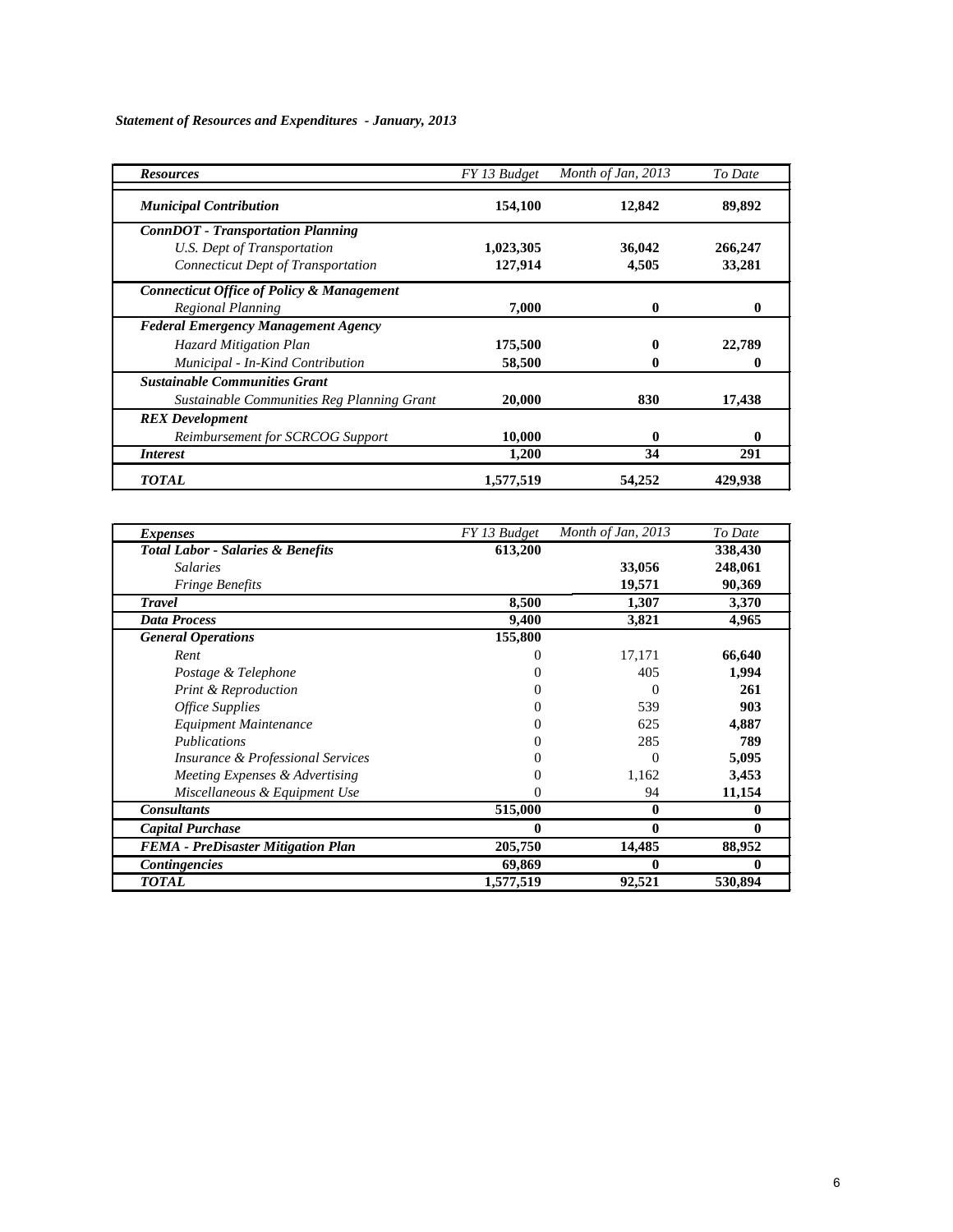# *Budget Revision # 1*

Budget Revision # 1 increases SCRCOG's overall budget by \$209,630 to \$1,787,149 with the addition of two *Regional Performance Incentive* grants, an extension of a *Department of Emergency Services & Public Protection* grant, and an increase in projected *Connecticut OPM*  revenue funding for regional planning. All four grants require no local resources. Put another way, no match was required for these grants.

The following are revision highlights:

- 1. SCRCOG received two grant awards from the state's Regional Performance Incentive Grant Program.
	- a. *Web-based Regional GIS Program* 
		- i. \$159,370 of the \$591,028 five-year grant has been allocated for FY 2013. FY 13 activities will focus on the purchase of the necessary hardware and software, and the beginning of the consultant-supported work.
	- b. *Shared Services Feasibility Study* 
		- i. \$16,690 of the \$54,581 grant has been allocated for consultant-supported tasks. The balance of the grant will be completed during FY 2014.
- 2. A small adjustment (\$7,000) in the amount of Connecticut Office of Policy and Management funds we received this fiscal year to support regional planning activities.
- 3. An extension to the performance period of one of our FY 2012 Homeland Security projects (DESPP ASCRA 009) into this fiscal year adds \$16,300 to our current budget. Available funds will be utilized by NHASH to purchase supplies and equipment for emergency response.
- 4. Allocates an approved expenditure of \$10,000, in support of the ROOF Regional Foreclosure Prevention Program.

Actual line item revisions appear on the next page, followed by a proposed resolution authorizing the budget revision.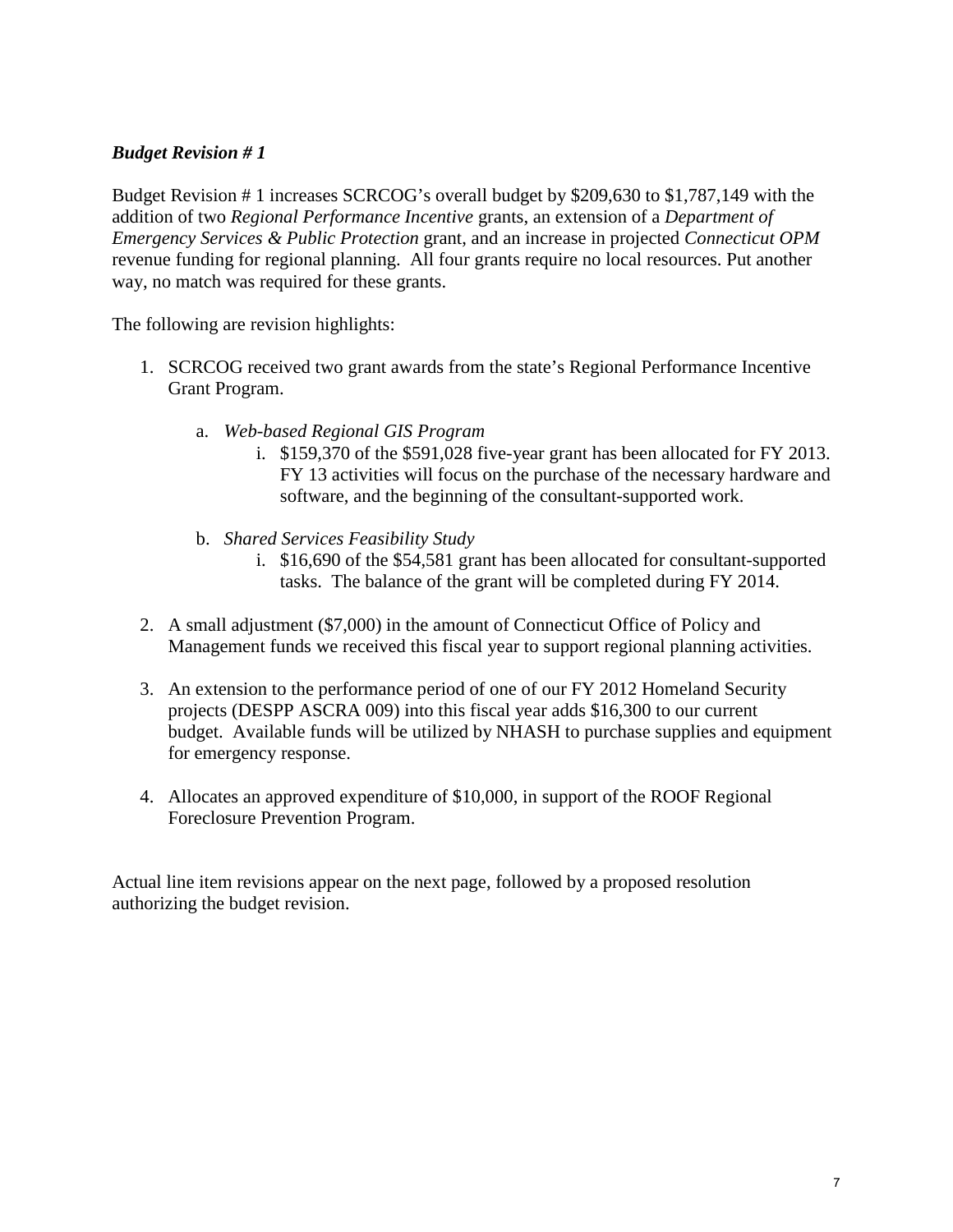| Revenue                                    | <b>Current Budget</b> | <b>Proposed Change</b> | <b>Revised Budget</b> |
|--------------------------------------------|-----------------------|------------------------|-----------------------|
| <b>Muncipal Contribution</b>               |                       |                        |                       |
| Municipal Contribution - Current Year      | 154,100               |                        | 154,100               |
| <b>SCRCOG Reserves</b>                     |                       | 10,000                 | 10,000                |
| <b>Transportation Planning</b>             |                       |                        |                       |
| U.S. Department of Transportation          | 1,023,305             |                        | 1,023,305             |
| CT Department of Transportation            | 127,914               |                        | 127,914               |
| <b>Regional Planning</b>                   |                       |                        |                       |
| Connecticut Office of Policy & Management  | 7,000                 | 7,000                  | 14,000                |
| Regional GIS Program                       |                       | 159,370                | 159,370               |
| <b>Shared Services Study</b>               |                       | 16,960                 | 16,960                |
| <b>REX Development</b>                     |                       |                        |                       |
| Reimbursement for SCRCOG Rent              | 10,000                |                        | 10,000                |
| <b>Investment Income</b>                   | 1,200                 |                        | 1,200                 |
| <b>Emergency Response Planning</b>         |                       |                        |                       |
| NHASH FY 09 - Training Grant               |                       | 16,300                 | 16,300                |
| <b>Sustainable Communities Grant</b>       |                       |                        |                       |
| Sustainable Communities Reg Planning Grant | 20,000                |                        | 20,000                |
| <b>Hazard Mitigation Plan</b>              |                       |                        |                       |
| Federal Emergency Management Agency        | 175,500               |                        | 175,500               |
| Municipal - In-Kind Contribution           | 58,500                |                        | 58,500                |
| <b>TOTAL</b>                               | 1,577,519             | 209,630                | 1,787,149             |

| <i>Expenses</i>                                    | <b>Current Budget</b> | <b>Proposed Change</b> | <b>Revised Budget</b> |
|----------------------------------------------------|-----------------------|------------------------|-----------------------|
| <b>General SCRCOG Operations</b>                   |                       |                        |                       |
| 1.0 Labor                                          | 618,100               |                        | 618,100               |
| 2.0 Travel                                         | 8,500                 | 430                    | 8,930                 |
| 3.0 Data Process                                   | 9,400                 | 55,826                 | 65,226                |
| 4.0 General Overhead                               | 155,800               | 3,060                  | 158,860               |
| <b>Total - General SCRCOG Operations</b>           | 791,800               | 59,316                 | 851,116               |
| 5.0 COG Capital                                    | ٠                     | 40,300                 | 40,300                |
| 6.0 Special Planning Studies & Pass-Through Grants |                       |                        |                       |
| <b>Transportation Consultant Services</b>          | 515,000               |                        | 515,000               |
| NHASH Homeland Security Grant                      |                       | 16,300                 | 16,300                |
| ROOF - Regional Foreclosure Fund                   |                       | 10,000                 | 10,000                |
| FEMA - Hazard Mitigation Plan                      | 205,750               |                        | 205,750               |
| Regional GIS Program                               |                       | 61,714                 | 61,714                |
| Shared Services Study                              |                       | 15,000                 | 15,000                |
| <b>Total - Special Planning Studies</b>            | 720,750               | 103,014                | 823,764               |
| <b>7.0 Contingencies</b>                           | 64,969                | 7,000                  | 71,969                |
| <b>TOTAL</b>                                       | 1,577,519             | 209,630                | 1,787,149             |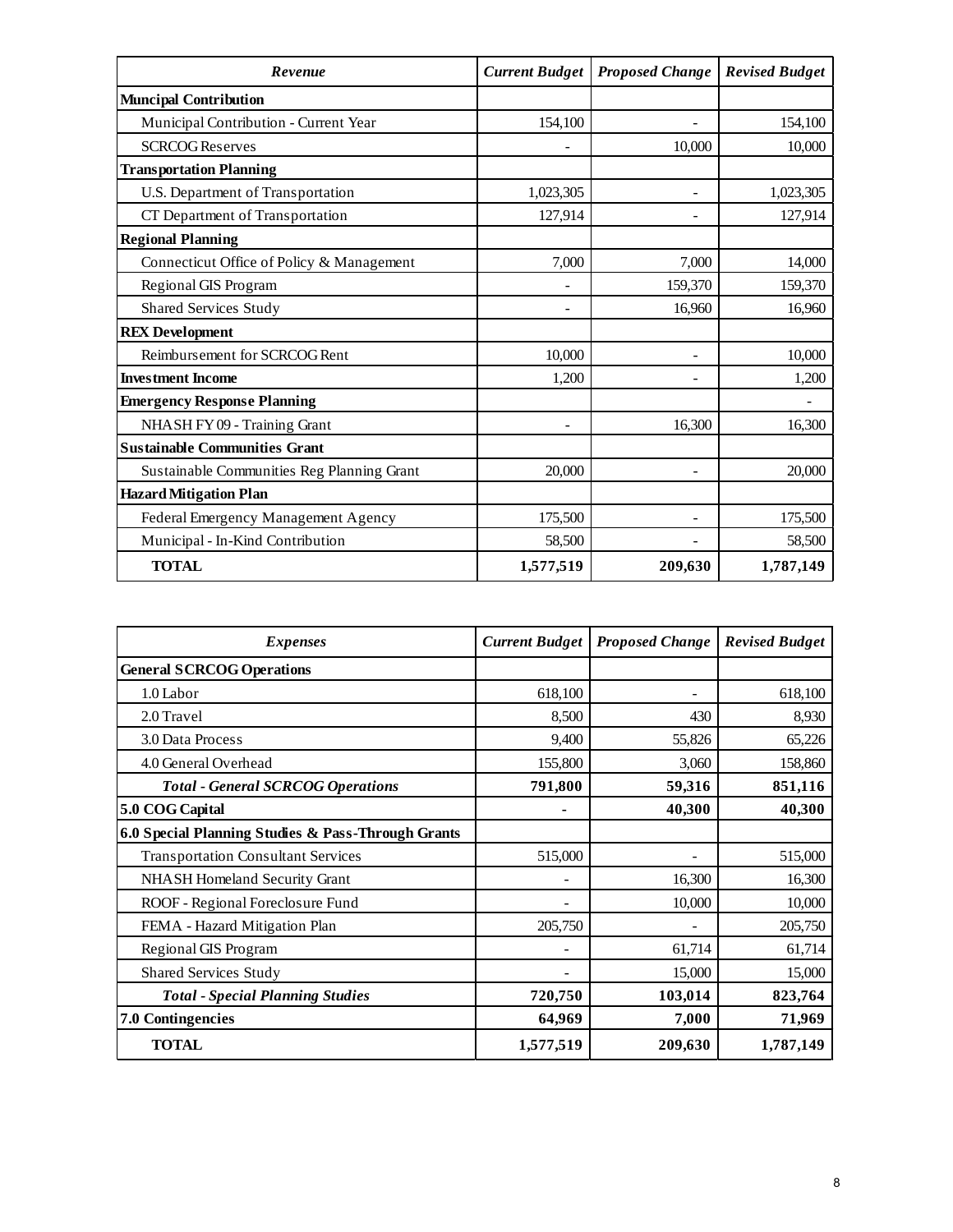

*Planning for Our Region's Future*

Bethany Branford East Haven Guilford Hamden Madison Meriden Milford New Haven North Branford North Haven Orange Wallingford West Haven Woodbridge

Carl J. Amento, Executive Director

*Resolution*

# **Executive Committee of the South Central Regional Council of Governments Fiscal Year 2013 - Budget Revision # 1**

| Whereas: | South Central Regional Council of Governments on June 27, 2012 adopted an<br>operating budget for Fiscal Year 2013, and                                        |
|----------|----------------------------------------------------------------------------------------------------------------------------------------------------------------|
| Whereas: | SCRCOG By-Laws require any revision to the operating budget greater than 10%<br>of the operating budget be reviewed by the Executive Committee and approved by |
|          | the Council of Governments.                                                                                                                                    |

Now, therefore be resolved by the South Central Regional Council of Governments:

That Fiscal Year 2013 Budget Revision # 1 is adopted.

Certificate:

The undersigned duly qualified and acting Secretary of the South Central Regional Council of Governments certifies that the foregoing is a true and correct copy of a resolution adopted at a legally convened meeting of the South Central Regional Council of Governments on February 27, 2013.

Date: February 27, 2013 By:

 $\frac{1}{2}$  ,  $\frac{1}{2}$  ,  $\frac{1}{2}$  ,  $\frac{1}{2}$  ,  $\frac{1}{2}$  ,  $\frac{1}{2}$  ,  $\frac{1}{2}$  ,  $\frac{1}{2}$  ,  $\frac{1}{2}$  ,  $\frac{1}{2}$  ,  $\frac{1}{2}$  ,  $\frac{1}{2}$  ,  $\frac{1}{2}$  ,  $\frac{1}{2}$  ,  $\frac{1}{2}$  ,  $\frac{1}{2}$  ,  $\frac{1}{2}$  ,  $\frac{1}{2}$  ,  $\frac{1$  Michael Freda, *Secretary* South Central Regional Council of Governments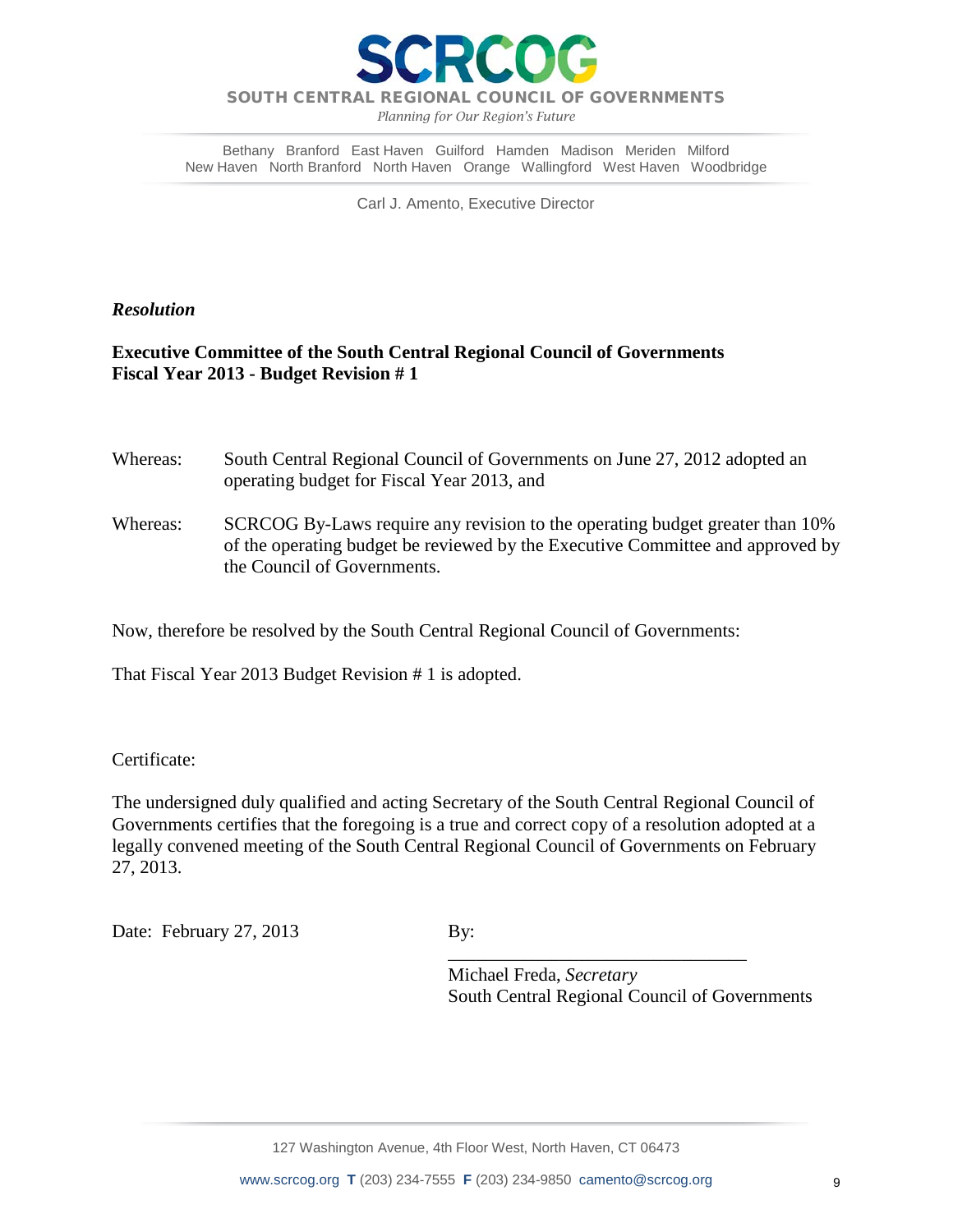

*Planning for Our Region's Future*

Bethany Branford East Haven Guilford Hamden Madison Meriden Milford New Haven North Branford North Haven Orange Wallingford West Haven Woodbridge

Carl J. Amento, Executive Director

## *Resolution Annual Planning Certification*

*Whereas:* 23 *CFR* 450.334 describing the metropolitan transportation planning process requires states and metropolitan planning organizations to annually certify to the U.S. Federal Highway Administration (FHWA) and the Federal Transit Administration (FTA) that the planning process is addressing the major issues facing the area and is being conducted in accordance with all applicable requirements of:

- 1) Section 134 of Title 23, U.S.C., Section 8 of the *Federal Transit Act* (49 U.S.C. app. 1607) and *CFR* Part 450 as amended by SAFETEA-LU (PL 109-59);
- 2) Sections 174 and 176 (c) and (d) of the *Clean Air Act* (42 U.S.C. 7504, 7506 (c) and (d));
- 3) Title VI of the *Civil Rights Act of 1964* and the Title VI assurance executed by each state under 23 U.S.C. 324, as amended by SAFETEA-LU (PL 109-59) and 29 U.S.C. 794;
- 4) Section 1003(b) of the *Intermodal Surface Transportation Efficiency Act of 1991* (Pub. L. 102- 240) regarding the involvement of disadvantaged business enterprises in the FHWA and the FTA funded planning projects (Sec. 105(f), Pub. L. 97-424, 96 Stat. 2100; 49 *CFR* Part 23) and
- 5) The provisions of the *Americans with Disabilities Act of 1990* (Pub. L. 101-336, 104 Stat. 327, as amended) and U.S. DOT regulations "Transportation for Individuals with Disabilities" (49 CFR parts 27, 37, and 38).

# *Now, Therefore, Be It Resolved By the Council of Governments*

That South Central Connecticut's transportation planning process is being conducted in accordance with the above requirements.

### *Certificate*

The undersigned duly qualified and acting Secretary of the South Central Regional Council of Governments certifies that the foregoing is a true and correct copy of a resolution adopted at a legally convened meeting of the Council of Governments on February 27,2013

Date: February  $27, 2013$  By:

 Michael Freda, *Secretary* South Central Regional Council of Governments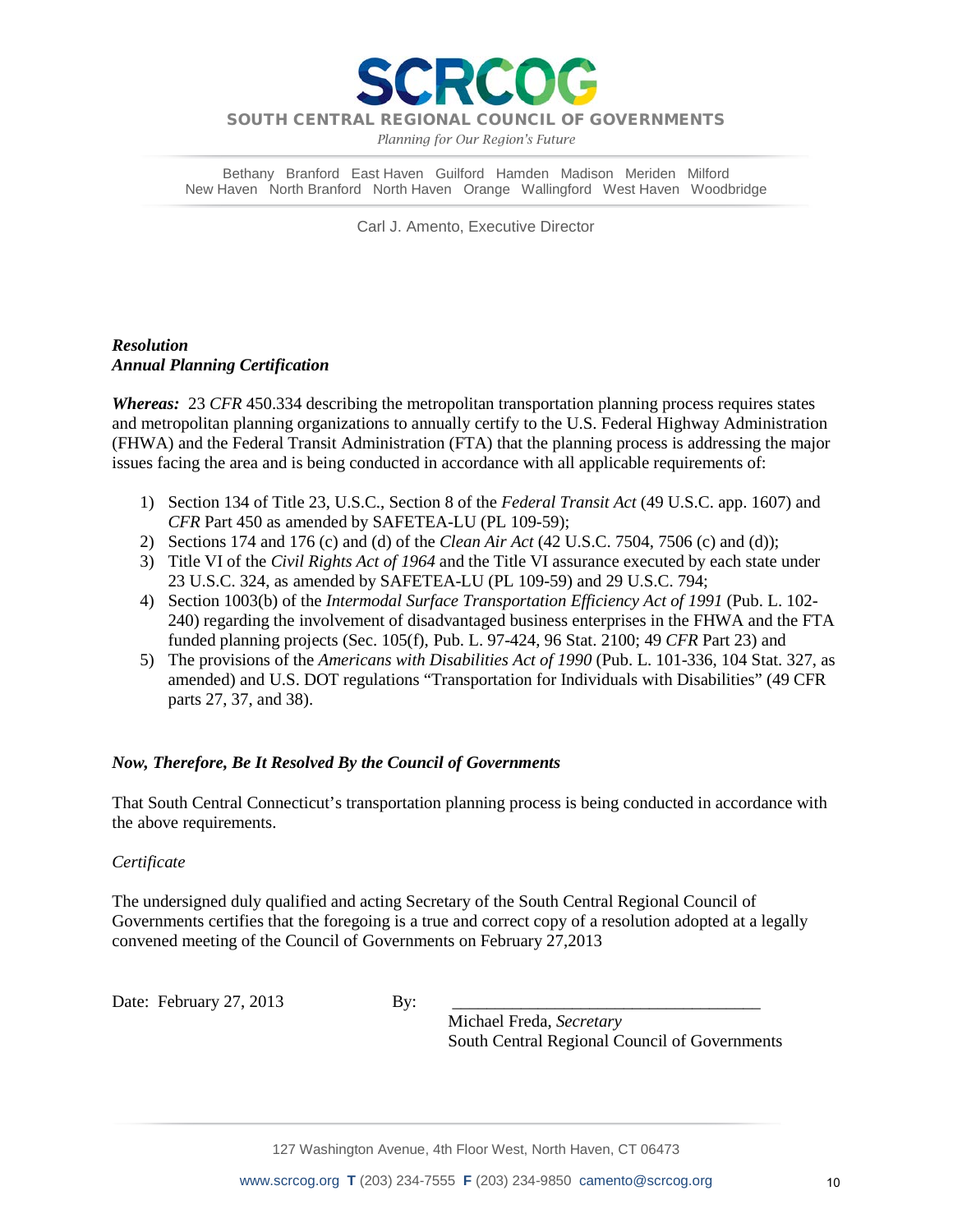

RCO

*Planning for Our Region's Future*

Bethany Branford East Haven Guilford Hamden Madison Meriden Milford New Haven North Branford North Haven Orange Wallingford West Haven Woodbridge

Carl J. Amento, Executive Director

### **AFFIRMATIVE ACTION POLICY STATEMENT**

It is the policy and practice of SCRCOG to assure that no person will be discriminated against or denied the benefits of any activity, program or employment process receiving public funds, in or in part, in the areas of employment, recruitment, advertising, hiring, upgrading, promoting, transferring, demoting, layoffs, terminations, rehiring, employment and/or rates of pay and other compensations.

SCRCOG is an Affirmative Action/Equal Opportunity Employer and is strongly committed to all policies which will afford equal opportunity employment to all qualified persons without regard to an individual's race, color, religious creed, age, sex, marital status, national origin or ancestry, sexual orientation, the request or requirement for genetic background information, present or past history of mental disorder, mental retardation, learning disability or physical disability, including but not limited to, blindness, conviction of a crime unless provisions of Conn. Gen Statutes 46a-60(b), 45a-80(b), or 46a-81(b) are controlling or there is a bona fide occupational qualification excluding individuals in any of the protected groups. Such action shall include: Employment, upgrading, demotion or termination; rates of pay or other forms of compensation; and selection of training, including apprenticeship, pre-apprenticeship and/or onthe-job training. This policy and practice applies to all persons, particularly those who are members of the protected classes identified as being African American, Hispanic, Asian, American Indian, Women, and persons with disabilities.

SCRCOG will implement, monitor, enforce and achieve full compliance with this Affirmative Action Policy Statement in conjunction with the applicable federal and state laws, regulations, and executive orders, and the Equal Employment Opportunity (EEO) contract provisions listed below:

- 1. Civil Rights Act of 1964, as amended and Civil Rights Act of 1991
- 2. Presidential Executive Order 11246 as amended
- 3. Title 23 U.S.C. 140
- 4. Title 49 C.F.R. Part 26
- 5. Governor's Executive Orders #3 and #17
- 6. Connecticut Fair Employment Practices Act
- 7. Americans with Disabilities Act of 1990
- 8. Public Act No. 91-58
- 9. Specific Equal Employment Opportunity Responsibilities
- 10. Required Contract Provisions Federal Aid Construction Contracts
- 11. A (76) Affirmative Action Requirements
- 12. Training Special Provision
- 13. Minority Business Enterprises as Subcontractors
- 14. Standard Federal Equal Employment Opportunity Construction Contract Specification
- 15. Nondiscrimination Act
- 16. Connecticut General Statutes § 4a-60(a)(1) and § 4a-60a(a)(1), as amended in State of Connecticut Public Act 07-245 and sections  $9(a)(1)$  and  $10(a)(1)$  of Public Act 07-142.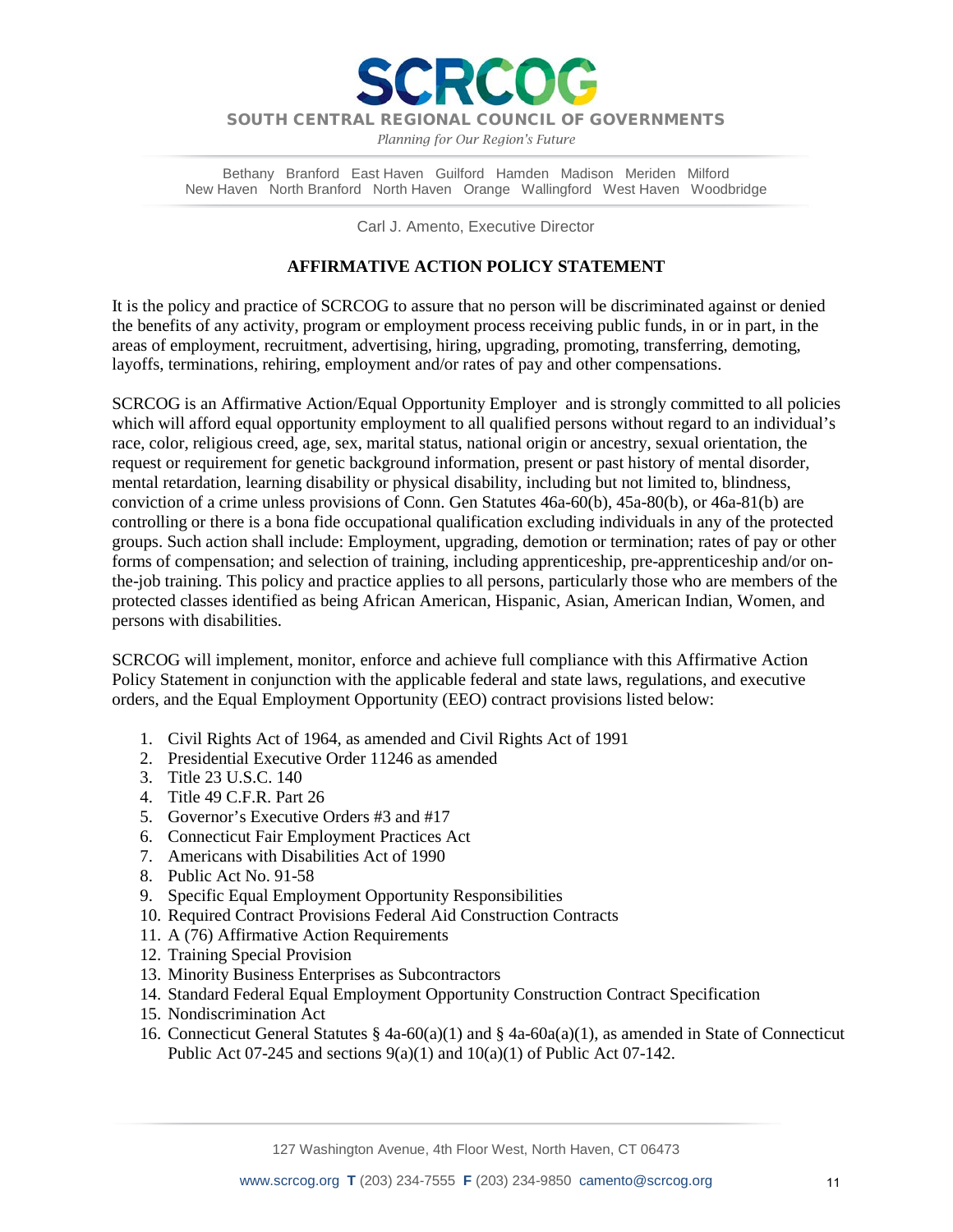In implementing this policy and ensuring that equal opportunity is being provided to protected class members, each time a hiring opportunity occurs SCRCOG will contact and request referrals from minority and female organizations, referral sources, and media sources. All advertising will emphasize that the firm is "An Affirmative Action/Equal Opportunity Employer."

In addition to the normal procedures for filling a job (i.e., placing ads in major newspapers, employee referrals), SCRCOG will also contact minority and female referral sources to place job openings. These sources are listed below:

|    | <b>Name / Referral Source</b>                | <b>Address</b>                               | <b>Contact Person</b> | Telephone #        |
|----|----------------------------------------------|----------------------------------------------|-----------------------|--------------------|
|    | 1. Northeast Minority News                   | 3580 Main Street<br>Hartford, CT 06120       | Gloria Draper         | $(860)$ 249-6065   |
|    | 2. La Voz Hispana                            | 51 Elm St., Suite 307<br>New Haven, CT 06510 | Norma Rodriguez       | $(203) 865 - 2272$ |
| 3. | Unemployment Office,<br>State of CT (online) |                                              | N/A                   |                    |

Note: SCRCOG will periodically update our referral sources listing if it is determined that it is not meeting the needs of the hiring of protected-class employees.

In order to substantiate SCRCOG's efforts and affirmative actions to provide equal opportunity, the firm will maintain and submit, as requested, documentation such as referral request correspondence, copies of advertisements utilized and follow-up documentation to substantiate that efforts were made in good faith. SCRCOG will maintain internal EEO/affirmative action audit procedures and reporting, as well as record keeping systems.

It is understood by SCRCOG, including the Equal Employment Opportunity (EEO) Officer and supervisory and managerial personnel that failure to effectively implement, monitor, and enforce SCRCOG's affirmative action program and failure to adequately document the affirmative actions taken and efforts made to recruit and hire minority and female applicants, in accordance with our affirmative action program in each instance of hire, will result in SCRCOG being to recommit itself to a modified and more stringent affirmative action program prior to receiving approval. It is recognized that an approved affirmative action program is a prerequisite for performing services for this contracting agency. SCRCOG employees are being advised of their responsibilities to ensure the success of the program. The ultimate responsibility for the Affirmative Action Program rests with the Executive Director. However, the day-to-day duties will be coordinated by Albert Ruggiero, Jr., who has been designated the Equal Opportunity Officer for this agency.

This Affirmative Action Plan has my whole-hearted support. In addition, each manager and supervisor, as well as all employees, are directed to aid in the development and implementation of the program and will be responsible for compliance to its objectives.

# **ASSIGNMENT OF RESPONSIBILITES**

SCRCOG shall designate a responsible official to monitor all employment related activity to ensure that SCRCOG's EEO policy is being implemented.

### SCRCOG hereby appoints Albert Ruggiero, Jr. the *Affirmative Action/Equal Employment Opportunity Officer* of SCRCOG.

In addition to the above named individual's duties, the Affirmative Action/Equal Opportunity Officer shall:

- 1. Develop, implement and monitor progress on this firm's Affirmative Action Plan.
- 2. Acquaint workers with their specific responsibilities under the Plan.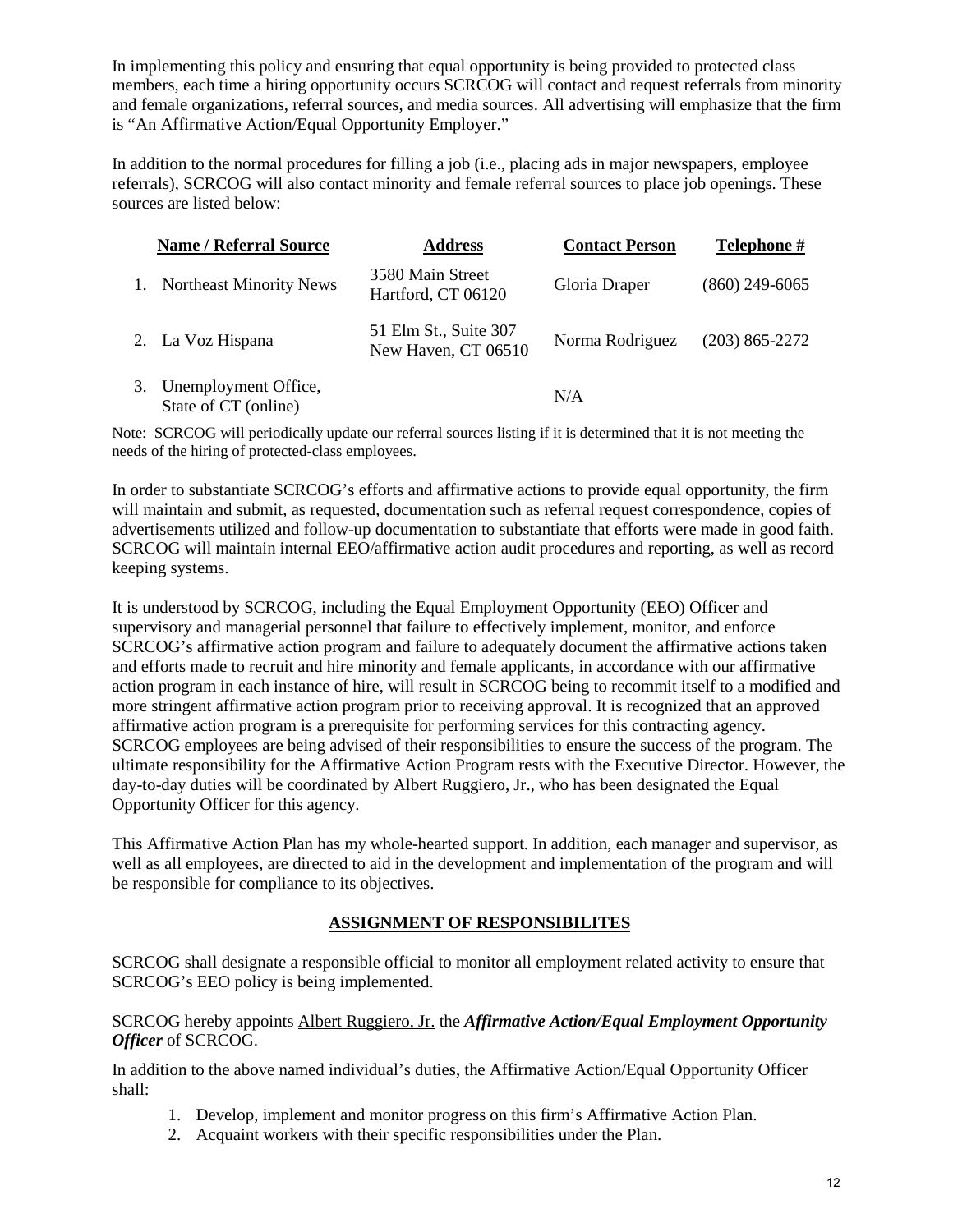- 3. Initiate and maintain contact with recruitment sources and organizations servicing members of protected groups concerning the achievement of affirmative action requirements.
- 4. Conduct meetings and orientation sessions, as necessary, to advice workers and management of the goals of the Plan.

Date: February 27, 2013

Carl Amento, Executive Director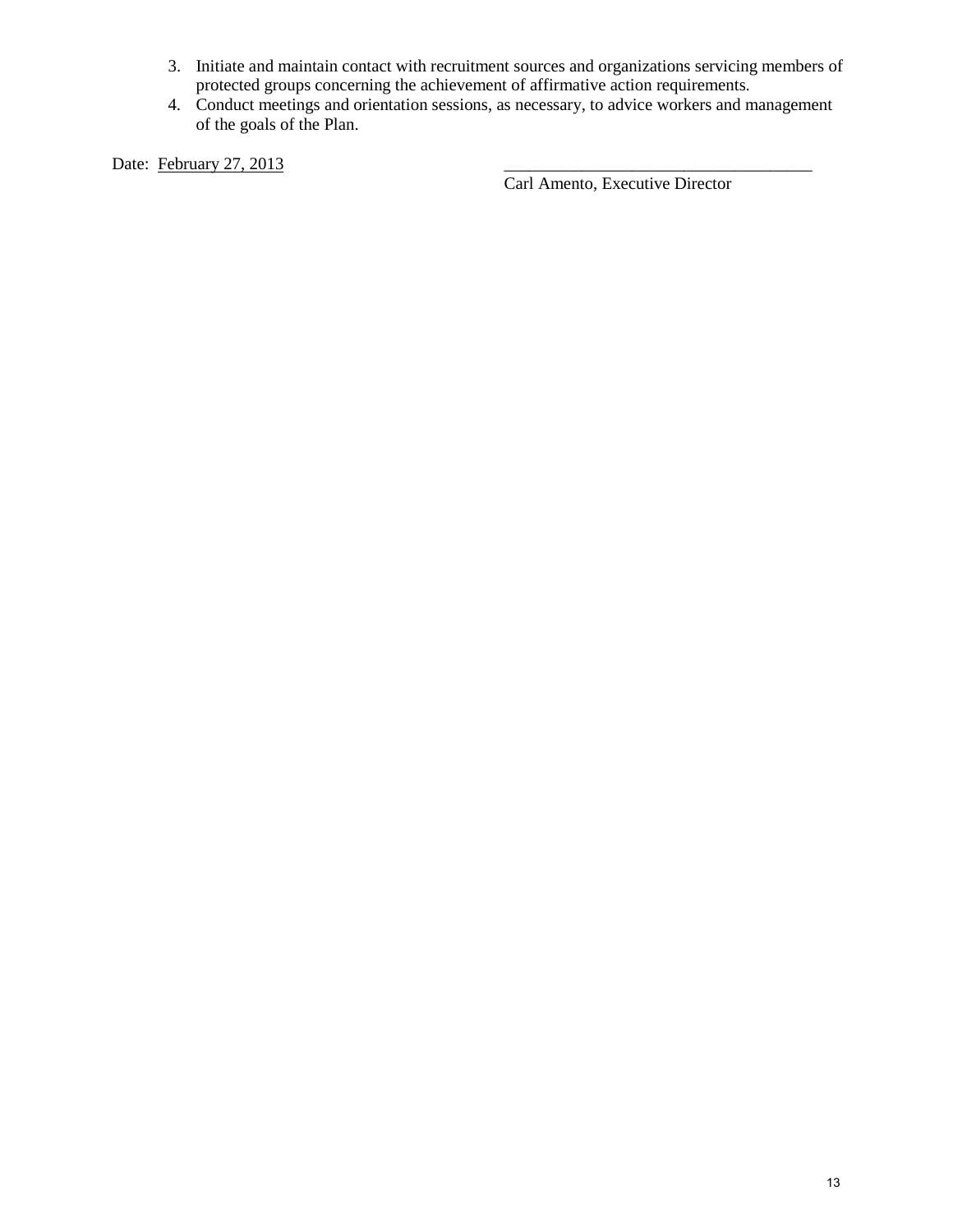

*Planning for Our Region's Future*

Bethany Branford East Haven Guilford Hamden Madison Meriden Milford New Haven North Branford North Haven Orange Wallingford West Haven Woodbridge

Carl J. Amento, Executive Director

# *Resolution Calendar Year 2013 Affirmation Action Program and Policy Statement*

*Whereas*: The Connecticut Department of Transportation, requires that all contractors, establish and annually submit an *Affirmative Action Program and Policy Statement*, which describes affirmative hiring practices relative to minority persons and women; and *Whereas:* The Council of Governments *Affirmative Action Program and Policy Statement* shall be approved by the Connecticut Department of Transportation; and

### *Now, Therefore, Be It Resolved That:*

- 1. The Council of Governments approves continuation of its Affirmative Action Program and Policy Statement dated February 27, 2013.
- 2. The Council of Governments authorizes its Chairman to execute the "Affirmative Action Policy Statement" which will guide its Calendar Year 2013 Affirmation Action Program, including as part of its policy to support the nondiscrimination agreements and warranties required under Connecticut General Statutes § 4a- $60(a)(1)$  and § 4a- $60a(a)(1)$  as amended in State of Connecticut Public Act 07-245 and sections  $9(a)(1)$  and  $10(a)(1)$  of Public Act 07-142.
- 3. Appoints Albert Ruggiero, Jr. to continue to serve as Equal Employment Opportunity Enforcement Officer and to perform the duties identified in the "Affirmative Action Policy Statement."

### *Certificate*

The undersigned duly qualified and acting Secretary of the South Central Regional Council of Governments certifies that the foregoing is a true and correct copy of a resolution adopted at a legally convened meeting of the Council of Governments on February 27, 2013.

Date: February 27, 2013 By:

 Michael Freda, *Secretary* South Central Regional Council of Governments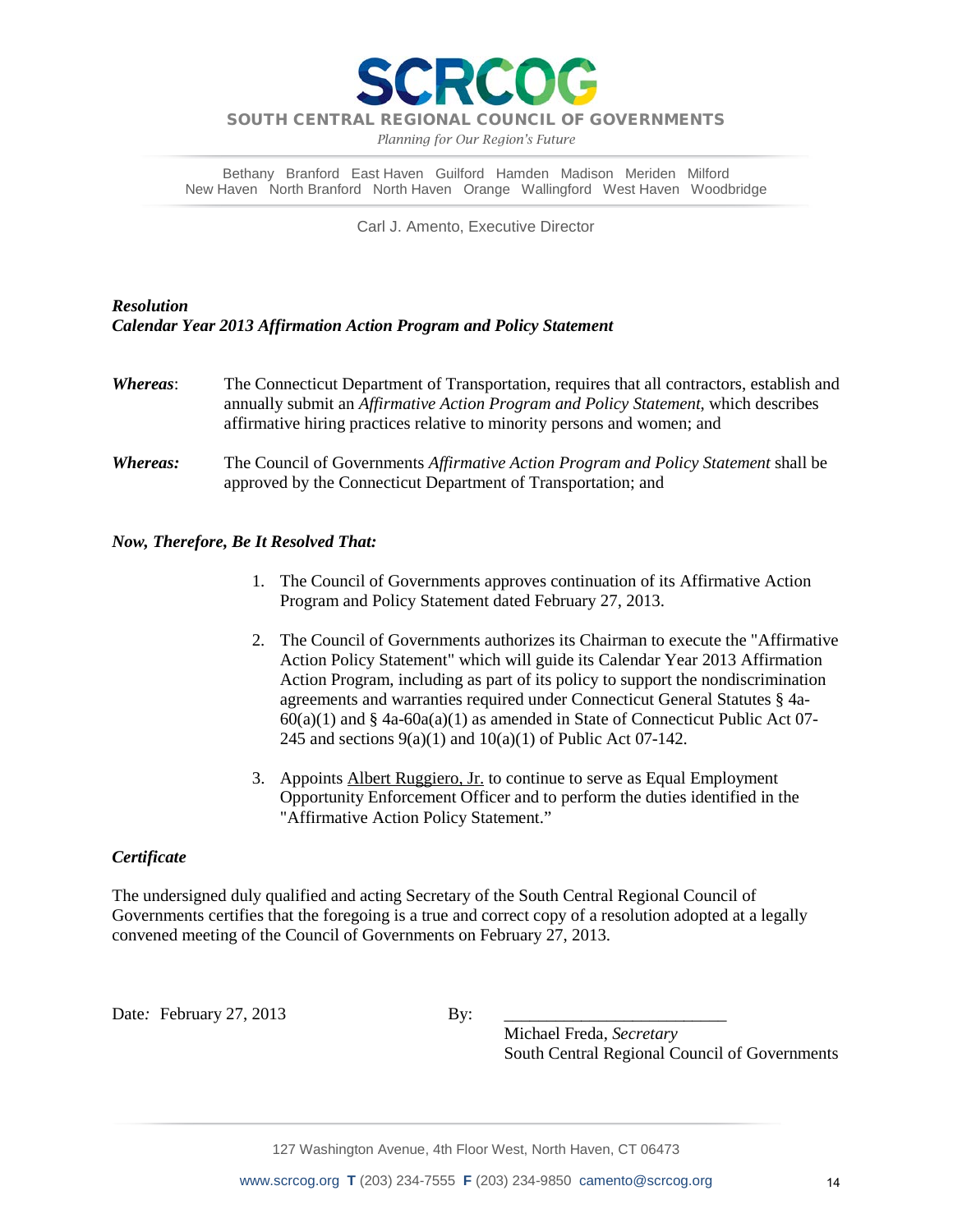$\bullet$ 



Executive Director's Report – February 20, 2013 Ginny Kozlowski

# **Brownfield Projects**

- Contract with Department of Economic and Community Development for Regional Brownfield Inventory Grant under review
- Application being prepared by the Town of Guilford for Brownfield assessment funding
- RLF Loan modification increase to Church Street LLC to continue clean up of the Atlantic Wire site in Branford

# **Business Development**

- Continued regional Outreach Sessions for the 2013 Comprehensive Economic Development Strategy with affinity groups
- Comprehensive Economic Development Strategy goals and objectives recommendations completed by the Strategic Planning Committee
- Executing a regional Cash Mob program to support local retailers (Madison, Guilford, Bethany, Wallingford, Milford, New Haven and East Haven held). The next location for the Cash Mob was in Hamden at Books & Co. was very successul
- Continuing outreach with Larry Bingaman of the RWA to identify possible economic development opportunities to attract large water consuming businesses to the region. The RWA has an excess of 10,000,000 gallons of water per day
- 17 Business Outreach Meetings

# **Marketing**

- Placed Grow, baby, grow ad in Business Xpansion Journal- Bio Issue
- Media Hits:
	- o Frommer's New England Day by Day
- Inquiries:
	- o New York Times
	- o Norwich Magazine
	- o Amtrak Arrive Magazine
	- o Michelin Green Guide New England 2013
	- o AAA Horizons
	- o Visit New England
- Marketing meeting regarding Night Rainbow New Haven
- Meeting with SubConn for hotel booking functionality on I-95 rest stop kiosks
- Provided updates to the Central Regional Tourism District website
- 2013-2014 Production of the Visitors and Cultural Guide
- Newsletters, calendar, website update and social media updates on-going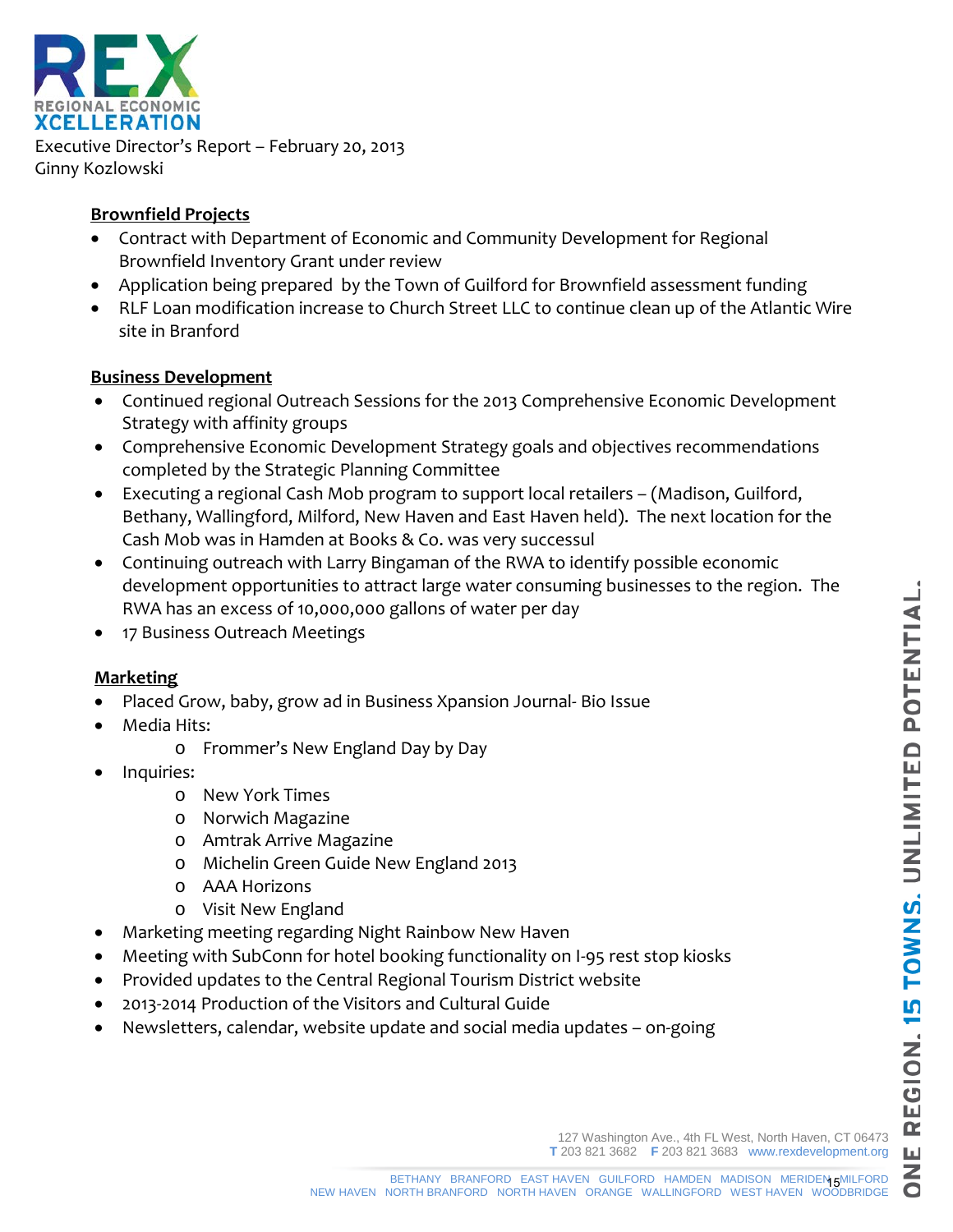| <b>Ref.</b> # | <b>Received</b> | <b>Description</b>                                                                                                                                   | <b>Adjacent RPC</b><br><b>Towns</b>                                    | <b>Abridged RPC Action</b>                                                                                                                                                                                                                                                                                                                                                                                                                                                                                                                                                                                                                                                                                                                                                                                                                                                                                                                                                    |
|---------------|-----------------|------------------------------------------------------------------------------------------------------------------------------------------------------|------------------------------------------------------------------------|-------------------------------------------------------------------------------------------------------------------------------------------------------------------------------------------------------------------------------------------------------------------------------------------------------------------------------------------------------------------------------------------------------------------------------------------------------------------------------------------------------------------------------------------------------------------------------------------------------------------------------------------------------------------------------------------------------------------------------------------------------------------------------------------------------------------------------------------------------------------------------------------------------------------------------------------------------------------------------|
| 2.1           | 01/13/13        | Town of Guilford:<br>Proposed Zoning Map and<br><b>Regulation Amendments to</b><br>add the Town Center South<br><b>Overlay District</b>              | Madison,<br>North Branford,<br><b>Branford</b>                         | By resolution, the RPC has determined that<br>the proposed Zoning Regulation<br>Amendments do not appear to cause any<br>negative inter-municipal impacts to the<br>towns in the South Central Region nor do<br>there appear to be any impacts to the habitat<br>or ecosystem of the Long Island Sound. The<br>proposed regulations are consistent with the<br>Regional Plan of Conservation and<br>Development by promoting denser, context<br>sensitive, mixed use development and a<br>diversity of housing types and price levels in<br>close proximity to the train station. The<br>Commission may want to consider<br>incorporating standards for bike parking<br>within the proposed district.                                                                                                                                                                                                                                                                         |
| 2.2           | 01/18/13        | Town of North Haven:<br><b>Proposed Zoning Regulation</b><br>Amendment to add Section<br>8.15 – Affordable Housing<br><b>Opportunity Development</b> | East Haven,<br>Hamden,<br>New Haven,<br>Wallingford,<br>North Branford | By resolution, the RPC has determined that<br>the proposed Zoning Regulation<br>Amendment's promotion of affordable<br>housing is encouraged by the Regional Plan<br>of Conservation and Development (POCD)<br>and should be promoted within the Town.<br>The Regional POCD states the following:<br>"Continue to promote affordable housing<br>and diverse housing choices for all incomes<br>and age groups in the South Central Region<br>with context sensitive developments" (Plan<br>of Conservation and Development, South<br>Central Region, page 29).<br>The proposed regulations only allow single<br>family detached homes, just at a higher<br>density which will not diversify the housing<br>stock in the Town of North Haven. The<br>limitation of higher density development<br>away from the Town's center and to the low<br>density R-40 District and RA-40 District is<br>inconsistent with the following goal of the<br>Regional POCD: "Continue to limit |

# **February 14, 2013 Action Table**